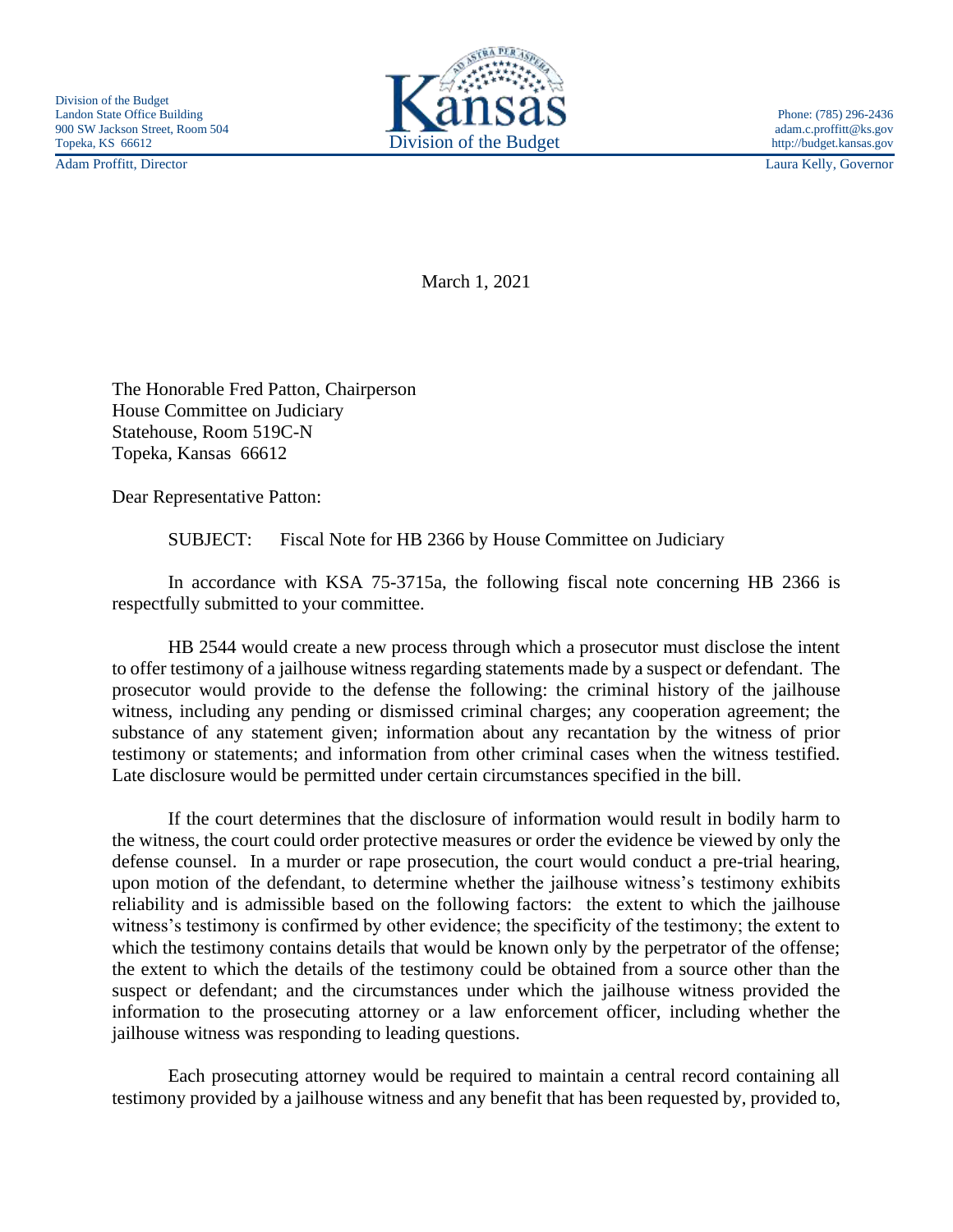or that would be provided in the future to a jailhouse witness in connection with testimony provided by the jailhouse witness. Each prosecuting attorney would be required to forward the intent to offer witness testimony, criminal history information, cooperation agreements, and the substance of the testimony to the Kansas Bureau of Investigation (KBI). The KBI would maintain a statewide database of the forwarded information that would be accessible only to prosecuting attorneys and would remain confidential and would not be subject to the Kansas Open Records Act. The provision regarding confidentiality would expire on July 1, 2026, unless the Legislature renews the provision. If a jailhouse witness receives any benefit in connection with offering or providing testimony against a defendant, the prosecuting attorney would notify any victims connected to the criminal prosecution. Finally, a jury would be instructed that the witness was incarcerated and be informed of any benefit given to the witness.

| <b>Estimated State Fiscal Effect</b> |                       |                      |                       |                      |
|--------------------------------------|-----------------------|----------------------|-----------------------|----------------------|
|                                      | FY 2021<br><b>SGF</b> | FY 2021<br>All Funds | FY 2022<br><b>SGF</b> | FY 2022<br>All Funds |
| Revenue                              | $- -$                 | --                   | $- -$                 |                      |
| Expenditure                          | --                    | --                   | \$182,180             | \$182,180            |
| <b>FTE</b> Pos.                      | $- -$                 | $- -$                | $- -$                 |                      |

The Office of Judicial Administration states enactment of the bill would require the court to hold pre-trial hearings and estimates that courts would have more motions to consider and would make additional rulings, which could increase the length of cases and increase the time spent by district court judicial personnel in researching and hearing cases. However, a fiscal effect cannot be estimated.

The KBI states because of the confidentiality requirements of the bill, the agency estimates that a higher level of security would be required for the database outlined in the bill. The KBI would leverage the existing secure infrastructure of the Kansas Criminal Justice Information System (KCJIS), incurring incidental costs for the resulting security requirement of the system. The agency states prosecuting attorneys accessing the system may incur minimal costs if they are not already active users of the KCJIS.

According to the KBI, the agency would be able to expand an existing records management system into the KCJIS infrastructure to fulfill the requirements of the bill. Based on an estimate of no more than 600 prosecuting attorneys in the state, and the probable low activity in the system, it is estimated that no more than 50 concurrent users would be active in the system at one time.

To fulfill the database requirements of the bill, the KBI estimates additional expenditures of \$182,180 from the State General Fund in FY 2022. Of that amount, \$165,000 would be for concurrent user licensing, \$12,410 for training and installation, and \$4,770 for maintenance for the first year. For future fiscal years, the agency estimates on-going expenditures for system maintenance of \$29,520.